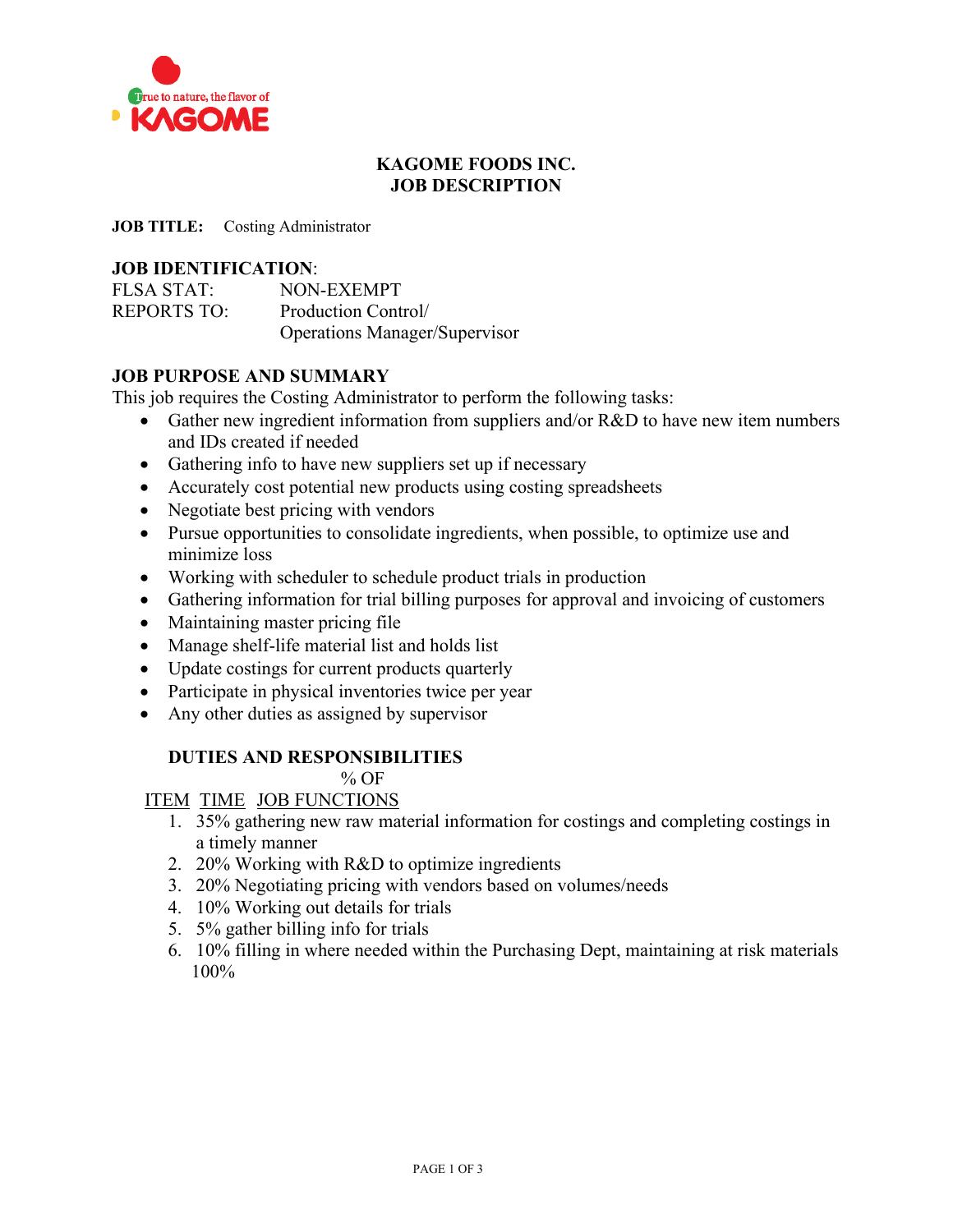## **POSITION DIMENSIONS AND QUALIFICATIONS**

### *Internal Contacts:*

Operations Manager – Supply Chain, Operations Personnel, and Inventory Personnel

### *External Contacts:*

Vendors

# *Education Level and Focus:*

High School diploma or equivalent; Willingness to continue education through approved courses or classes that will enhance personal and professional growth

*Years and Type of Related Experience Required:*

Some previous work-related skill, knowledge, or experience may be helpful in this occupation. Exposure to manufacturing environment.

*Preferred Skills*: experience in product pricing, negotiation skills, production planning, working with customer forecasting and material contracting, basic knowledge of logistics and raw material procurement, knowledge of BOMs work and their set up, publishing FG numbers. Experience with SAP or Macola is a plus but not required.

### **SKILLS AND ABILITIES**

#### *Uphold Kagome's Values:*

Employee works well with others as a team and treats others with respect. Conducts self in a professional manner and exhibits the highest level of integrity. Maintains a positive attitude through good working relationships with our customers, visitors, and co-workers that emphasizes our commitment to good customer service.

### *Employee Retention:*

Build a culture employee's and/or co-workers want to be a part of. Be helpful to others and work as a team toward company goals. Participate in an exceptional onboarding experience for new hires and ensure they have the necessary tools to succeed in their roles by welcoming and assisting them

### *Interpersonal and Communication:*

Effectively able to communicate with management, co-workers and external contacts, good telephone skills

### *Technical and Analytical:*

Typing, PC and assorted software programs such as Excel and word processing, 10 key, operate general office equipment (e.g., copier, fax machine, typewriter). Ability to gather, analyze and identify problems

### *Administrative and Operations:*

Must adhere to departmental procedures; must also follow all safety guidelines, organize job responsibilities to complete work on a timely basis.